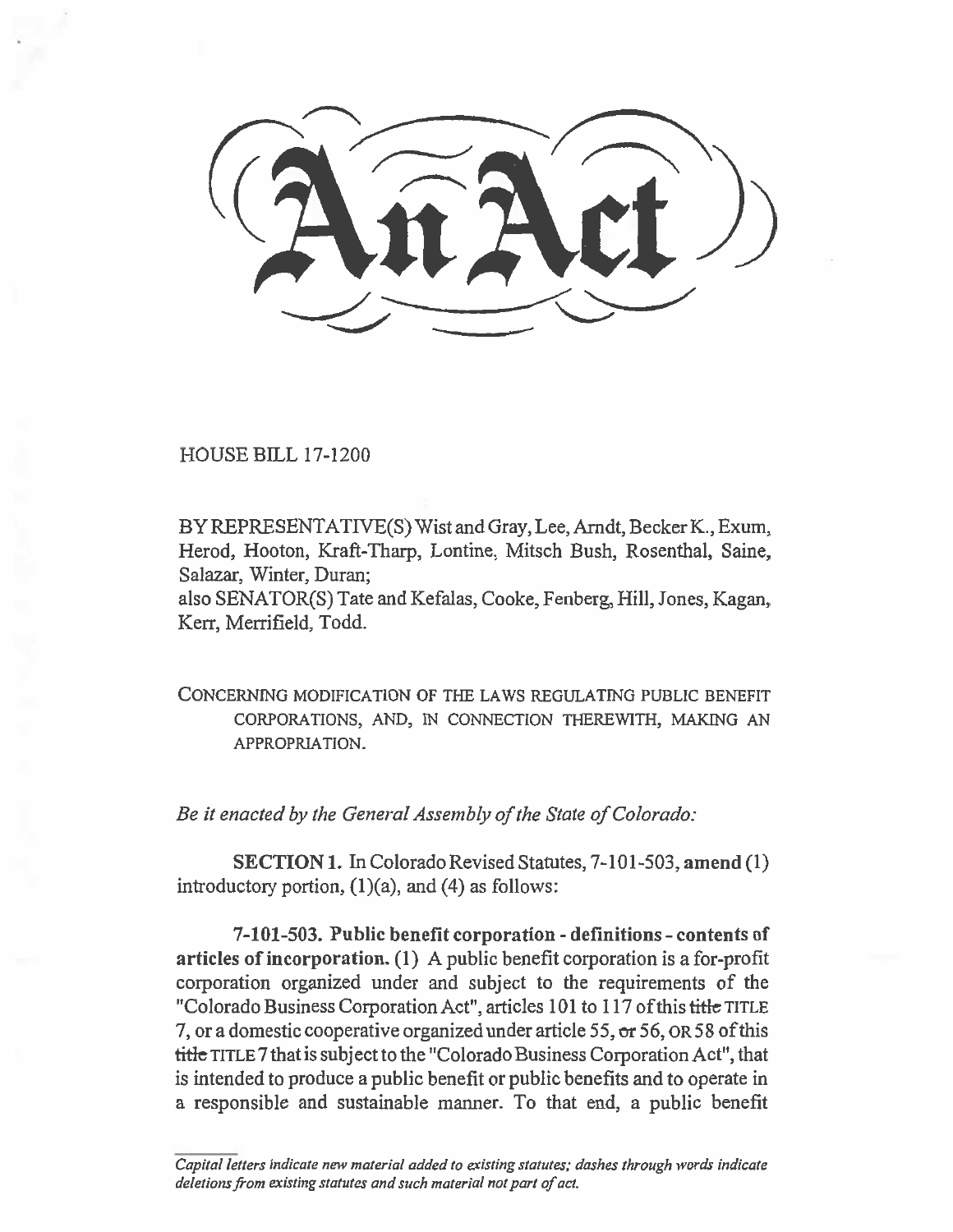corporation shall be managed in a manner that balances the shareholders' pecuniary interests, the best interest of those materially affected by the corporation's conduct, and the public benefit identified in its articles of incorporation. In its articles of incorporation, a public benefit corporation shall:

(a) Identify within its statement of business or purpose pursuant to section 7-103-101 (1) one or more specific public benefits to be promoted by the PUBLIC BENEFIT corporation; and

(4) The domestic entity name of a public benefit corporation must; without exception, MAY contain the words "public benefit corporation", the abbreviation "P.B.C." OR "PUB. BEN. CORP.", or the designation "PBC", WHICH SHALL BE DEEMED TO SATISFY THE REQUIREMENTS OF SECTION 7-90-601 (3)(a), and MUST otherwise satisfy the requirements of section 7-102-102 (1)(a). IF THE NAME DOES NOT CONTAIN THE LANGUAGE SPECIFIED IN THIS SUBSECTION (4), THE PUBLIC BENEFIT CORPORATION SHALL, BEFORE ISSUING UNISSUED SHARES OF STOCK OR DISPOSING OF TREASURY SHARES, PROVIDE NOTICE TO ANY PERSON TO WHOM THE STOCK IS ISSUED OR WHO ACQUIRES THE TREASURY SHARES THAT IT IS A PUBLIC BENEFIT CORPORATION; EXCEPT THAT THE NOTICE NEED NOT BE PROVIDED IF THE ISSUANCE OR DISPOSAL IS PURSUANT TO AN OFFERING REGISTERED UNDER THE FEDERAL "SECURITIES ACT OF 1933", 15 U.S.C. SEC. 77a ET SEQ., AS AMENDED, OR IF, AT THE TIME OF ISSUANCE OR DISPOSAL, THE PUBLIC BENEFIT CORPORATION HAS A CLASS OF SECURITIES THAT IS REGISTERED UNDER THE FEDERAL "SECURITIES EXCHANGE ACT OF 1934", 15 U.S.C. SEC. 78b ET SEQ., AS AMENDED.

**SECTION 2.** In Colorado Revised Statutes, 7-101-504, **amend** (2), (4)(b), and (4)(c); and **add** (4)(d) as follows:

**7-101-504. Certain amendments and mergers - votes required - dissenter's rights.** (2) The restrictions of this section do not apply before the corporation has received payment for any of its capital stock. In the case of a domestic cooperative formed under article 55, or 56, OR 58 of this title TITLE 7 that is subject to the "Colorado Business Corporation Act", articles 101 to 117 of this title TITLE 7, an action described in subsection (1) OR (4) of this section must be approved by vote or consent of the holders of every class or series of equity interest in the entity that are entitled to vote on the action by at least two-thirds of the votes or consents that all of those

PAGE 2-HOUSE BILL 17-1200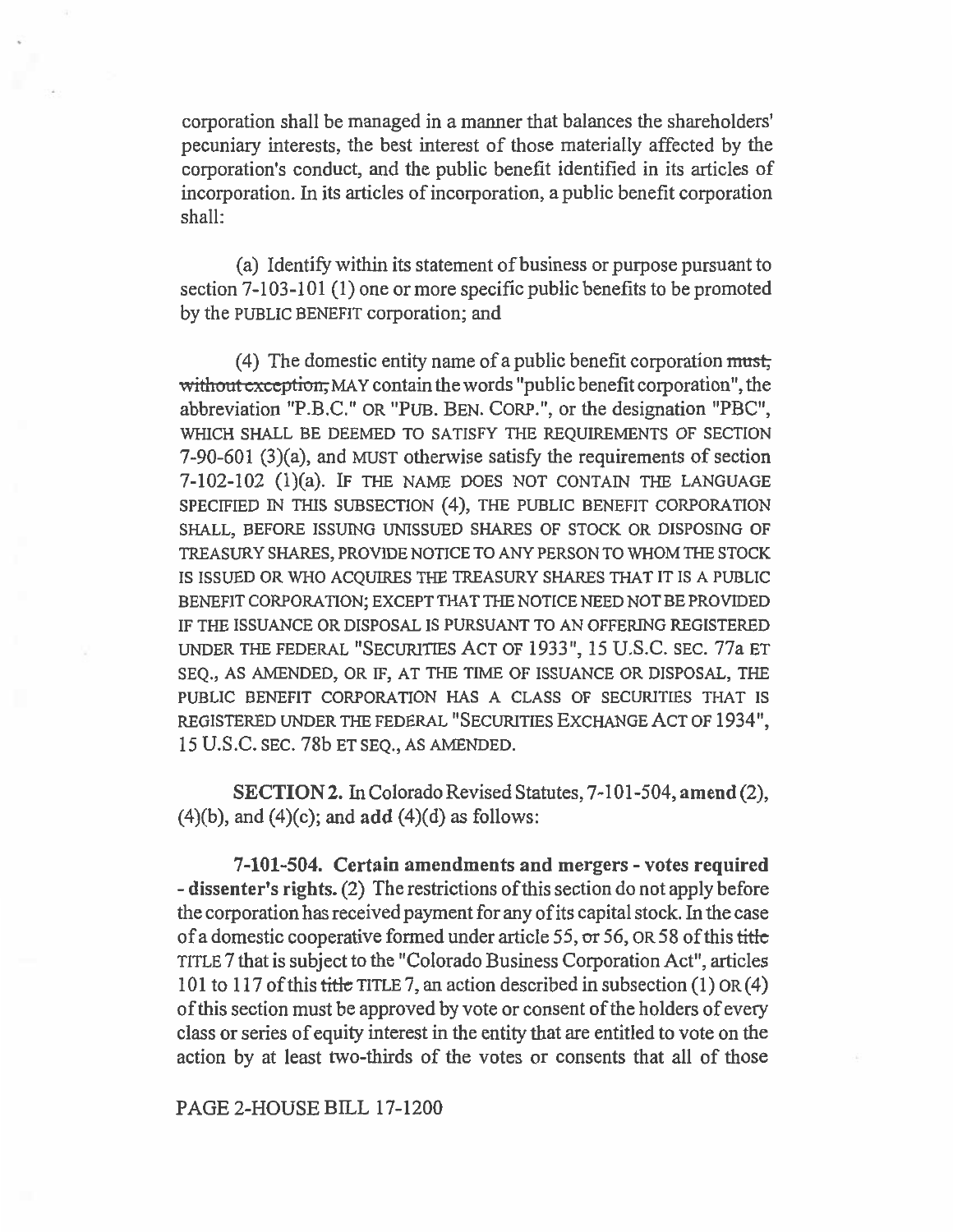holders are entitled to cast on the action.

(4) Notwithstanding any other provision ofthis part 5, a corporation that is a public benefit corporation shall not, without the approval of two-thirds of the outstanding shares of each class of shares of the corporation of which there are outstanding shares, whether voting or nonvoting:

(b) Convert into another domestic or foreign entity that is not a public benefit corporation or similar entity; or

(c) Merge with or into another entity if, AS A RESULT OF THE MERGER, THE SHARES IN THE PUBLIC BENEFIT CORPORATION WOULD BECOME, BE CONVERTED INTO, OR BE EXCHANGED FOR THE RIGHT TO RECEIVE:

(I) CASH;

(f) (II) As a result of the merger, the shares in such corporation would become, be converted into, or be exchanged for the right to receive Shares or other equity interests in a domestic or foreign corporation that is not a public benefit corporation or similar entity; and OR

(H) (III) SHARES OR OTHER EQUITY INTERESTS IN A DOMESTIC OR FOREIGN PUBLIC BENEFIT CORPORATION OR SIMILAR ENTITY, the articles of incorporation or similar governing instrument of the domestic or foreign **corporation that is not a public-benefit corporation or similar entity** WHICH do not contain the identical provisions identifying the public benefit pursuant to section 7-101-503 (1); OR

(d) SELL, LEASE, EXCHANGE, OR OTHERWISE DISPOSE OF ALL, OR SUBSTANTIALLY ALL, OF THE PROPERTY OF THE PUBLIC BENEFIT CORPORATION IN A TRANSACTION FOR WHICH A SHAREHOLDER VOTE IS REQUIRED UNDER SECTION 7-112-102 (1).

**SECTION 3.** In Colorado Revised Statutes, 7-101-506, **amend** (3) as follows:

**7-101-506. Duties of directors. (3) The articles of incorporation of a public benefit corporation may include a provision that a disinterested** 

PAGE 3-HOUSE BILL 17-1200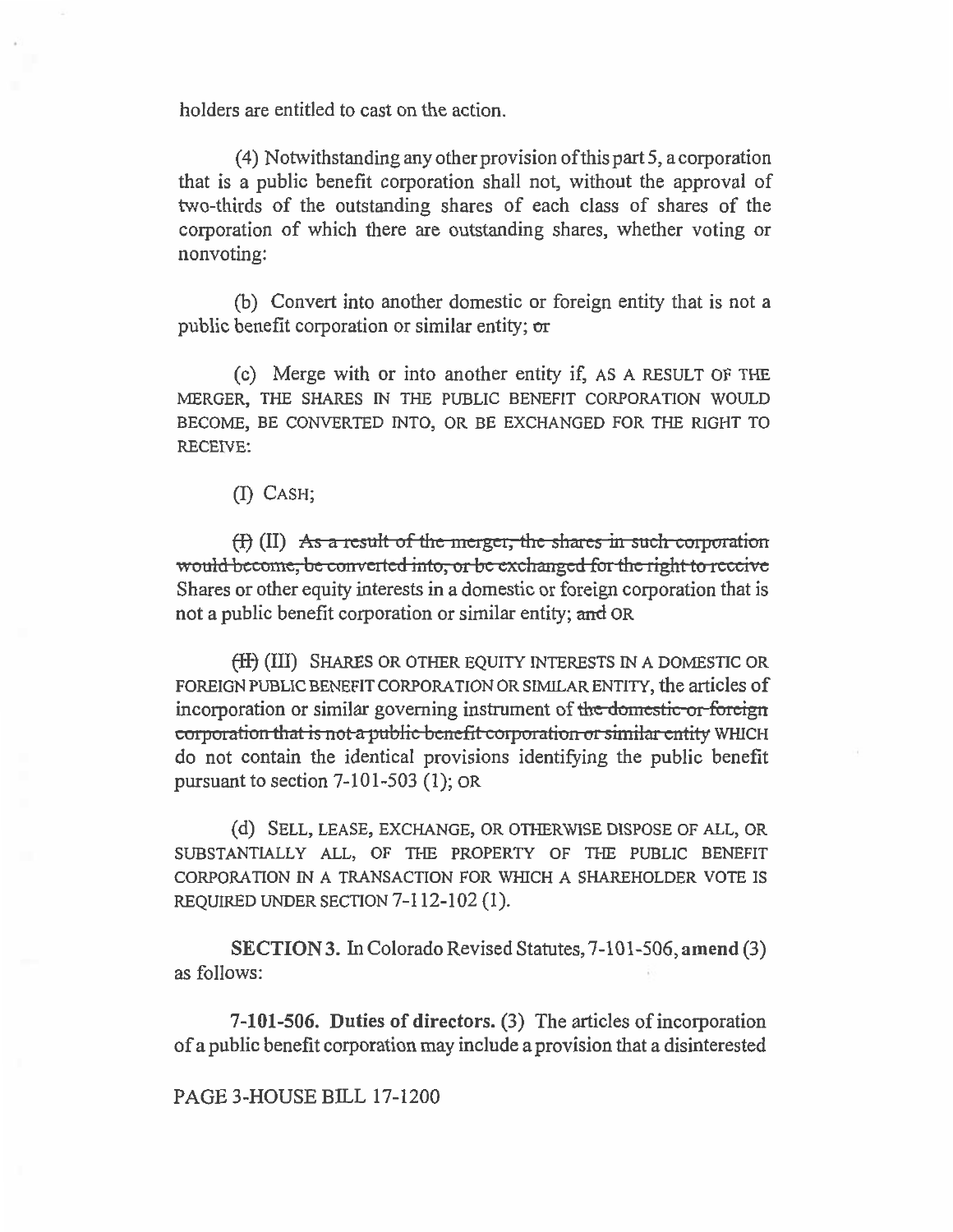director's failure to satisfy this section does not, for the purposes of section 7-108-401 OR 7-108-402 or article 109 of this title TITLE 7, constitute an act or omission not in good faith or a breach of the duty of loyalty.

SECTION 4. In Colorado Revised Statutes, 7-101-507, **amend**   $(1)(a)$  as follows:

**7-101-507. Benefit report - definition.** (1) A public benefit corporation shall prepare an annual report that includes:

(a) A narrative description of:

(I) The ways in which the public benefit corporation promoted the public benefit identified in the articles of incorporation and the best interests of those materially affected by the PUBLIC BENEFIT corporation's conduct;

(II) Any circumstances that have hindered the public benefit corporation's promotion of the identified public benefit and the best interests of those materially affected by the PUBLIC BENEFIT corporation's conduct; and

(III) The process and rationale for selecting or changing the third-party standard used to prepare the benefit report COMPLETE THE ASSESSMENT PURSUANT TO SUBSECTION (1)(b) OF THIS SECTION; and

**SECTION 5.** In Colorado Revised Statutes, **amend** 7-101-509 as follows:

**7-101-509. No effect on other corporations. (1)** EXCEPT AS PROVIDED IN SECTION 7-101-504:

(a) THE EXISTENCE OF A PROVISION OF THIS PART 5 DOES NOT OF ITSELF CREATE AN IMPLICATION THAT A CONTRARY OR DIFFERENT RULE OF LAW IS OR WOULD BE APPLICABLE TO A CORPORATION OR OTHER ENTITY THAT IS NOT A PUBLIC BENEFIT CORPORATION.

(b) This part 5 does not affect a statute or rule of law that applies to a corporation that is not a public benefit corporation. except as provided in section 7-101-504.

PAGE 4-HOUSE BILL 17-1200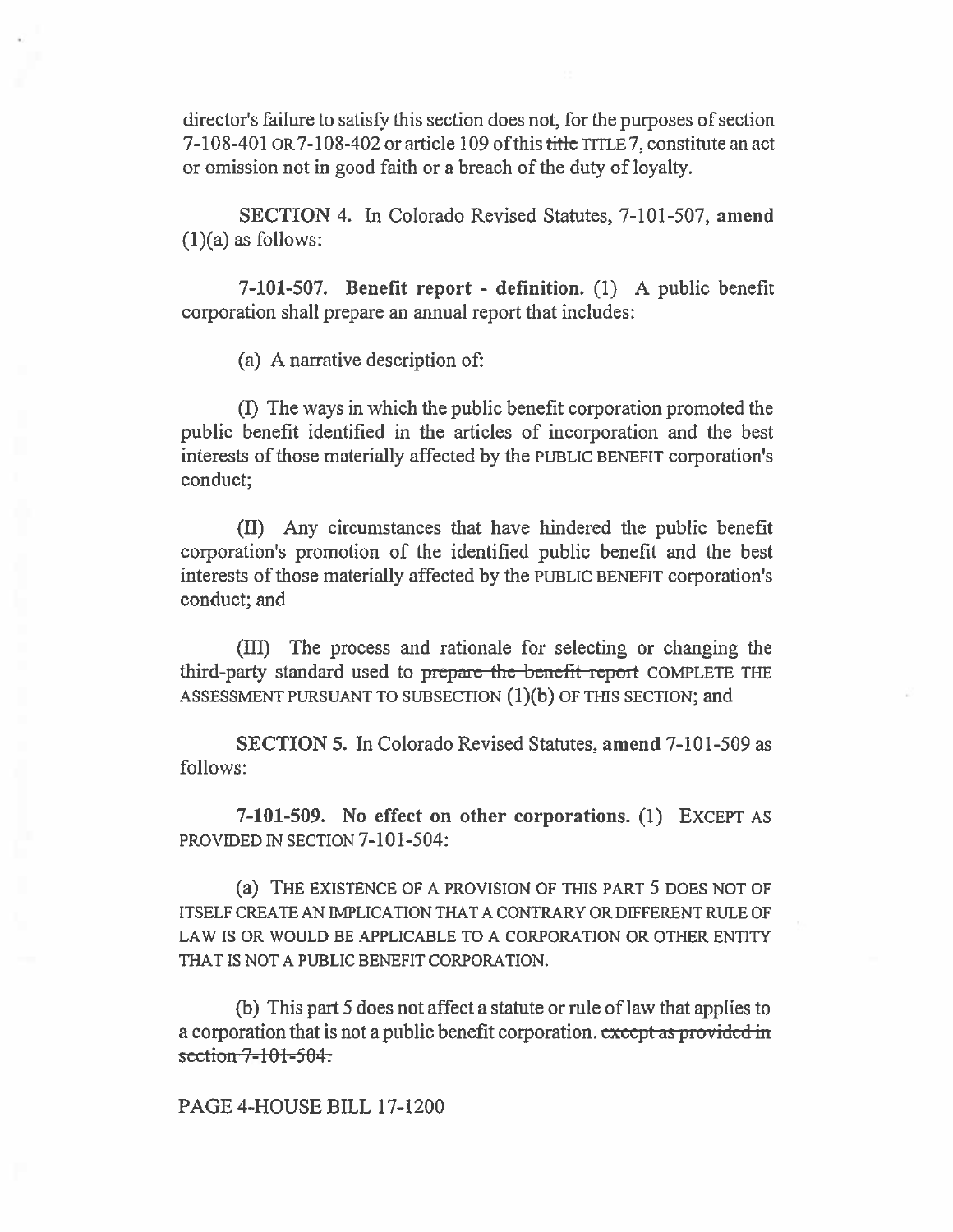**SECTION 6. In Colorado Revised Statutes,** 7-90-601, **add (3)(h) as follows:** 

**7-90-601. Entity name. (3) In addition to the requirements** of subsection (2) of this section:

(h) THE WORDS OR ABBREVIATIONS "PUBLIC BENEFIT CORPORATION", "P.B.C.", "PBC", AND "PUB. BEN. CORP." MAY BE USED IN AN ENTITY NAME ONLY BY CORPORATIONS AND COOPERATIVES THAT ARE ORGANIZED AS PUBLIC BENEFIT CORPORATIONS UNDER PART 5 OF ARTICLE 101 OF THIS TITLE 7.

**SECTION 7. Appropriation. For the 2017-18 state fiscal year, \$30,488 is appropriated to the department of state. This appropriation is from the department of state cash fund created in section 24-21-104 (3)(b), C.R.S. To implement this act, the department may use this appropriation for personal services related to information technology services.** 

**SECTION 8. Act subject to petition - effective date applicability. (1) This act takes effect at 12:01 a.m. on the day following the expiration of the ninety-day period after final adjournment of the general assembly (August 9, 2017, if adjournment sine die is on May 10, 2017); except that, if a referendum petition is filed pursuant to section 1 (3) of article V of the state constitution against this act or an item, section, or part of this act within such period, then the act, item, section, or part will not take effect unless approved by the people at the general election to be held in November 2018 and, in such case, will take effect on the date of the official declaration of the vote thereon by the governor.**